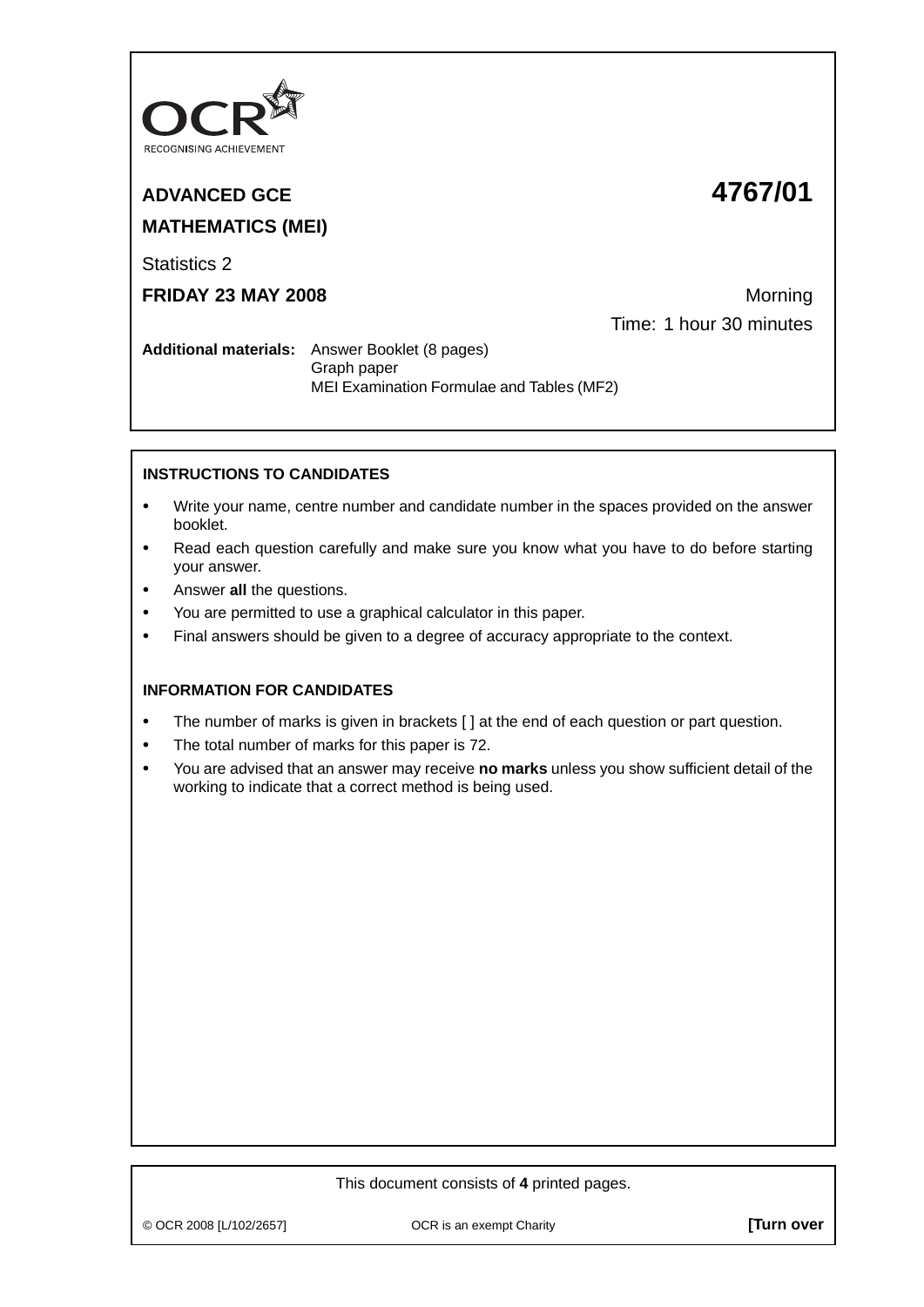**1** A researcher believes that there is a negative correlation between money spent by the government on education and population growth in various countries. A random sample of 48 countries is selected to investigate this belief. The level of government spending on education  $x$ , measured in suitable units, and the annual percentage population growth rate *y*, are recorded for these countries. Summary statistics for these data are as follows.

$$
\Sigma x = 781.3
$$
  $\Sigma y = 57.8$   $\Sigma x^2 = 14055$   $\Sigma y^2 = 106.3$   $\Sigma xy = 880.1$   $n = 48$ 

- **(i)** Calculate the sample product moment correlation coefficient. [5]
- **(ii)** Carry out a hypothesis test at the 5% significance level to investigate the researcher's belief. State your hypotheses clearly, defining any symbols which you use. [6]
- **(iii)** State the distributional assumption which is necessary for this test to be valid. Explain briefly how a scatter diagram may be used to check whether this assumption is likely to be valid. [2]
- **(iv)** A student suggests that if the variables are negatively correlated then population growth rates can be reduced by increasing spending on education. Explain why the student may be wrong. Discuss an alternative explanation for the correlation. [3]
- **(v)** State briefly one advantage and one disadvantage of using a smaller sample size in this investigation. [2]
- **2** A public water supply contains bacteria. Each day an analyst checks the water quality by counting the number of bacteria in a random sample of 5 ml of water.

Throughout this question, you should assume that the bacteria occur randomly at a mean rate of 0.37 bacteria per 5 ml of water.

- **(i)** Use a Poisson distribution to
	- (*A*) find the probability that a 5 ml sample contains exactly 2 bacteria, [2]
	- (*B*) show that the probability that a 5 ml sample contains more than 2 bacteria is 0.0064. [3]
- **(ii)** The month of September has 30 days. Find the probability that during September there is at most one day when a 5 ml sample contains more than 2 bacteria. [4]

The daily 5 ml sample is the first stage of the quality control process. The remainder of the process is as follows.

- **•** If the 5 ml sample contains more than 2 bacteria, then a 50 ml sample is taken.
- If this 50 ml sample contains more than 8 bacteria, then a sample of 1000 ml is taken.
- **•** If this 1000 ml sample contains more than 90 bacteria, then the supply is declared to be 'questionable'.
- **(iii)** Find the probability that a random sample of 50 ml contains more than 8 bacteria. [3]
- **(iv)** Use a suitable approximating distribution to find the probability that a random sample of 1000 ml contains more than 90 bacteria. [4]
- **(v)** Find the probability that the supply is declared to be questionable. [2]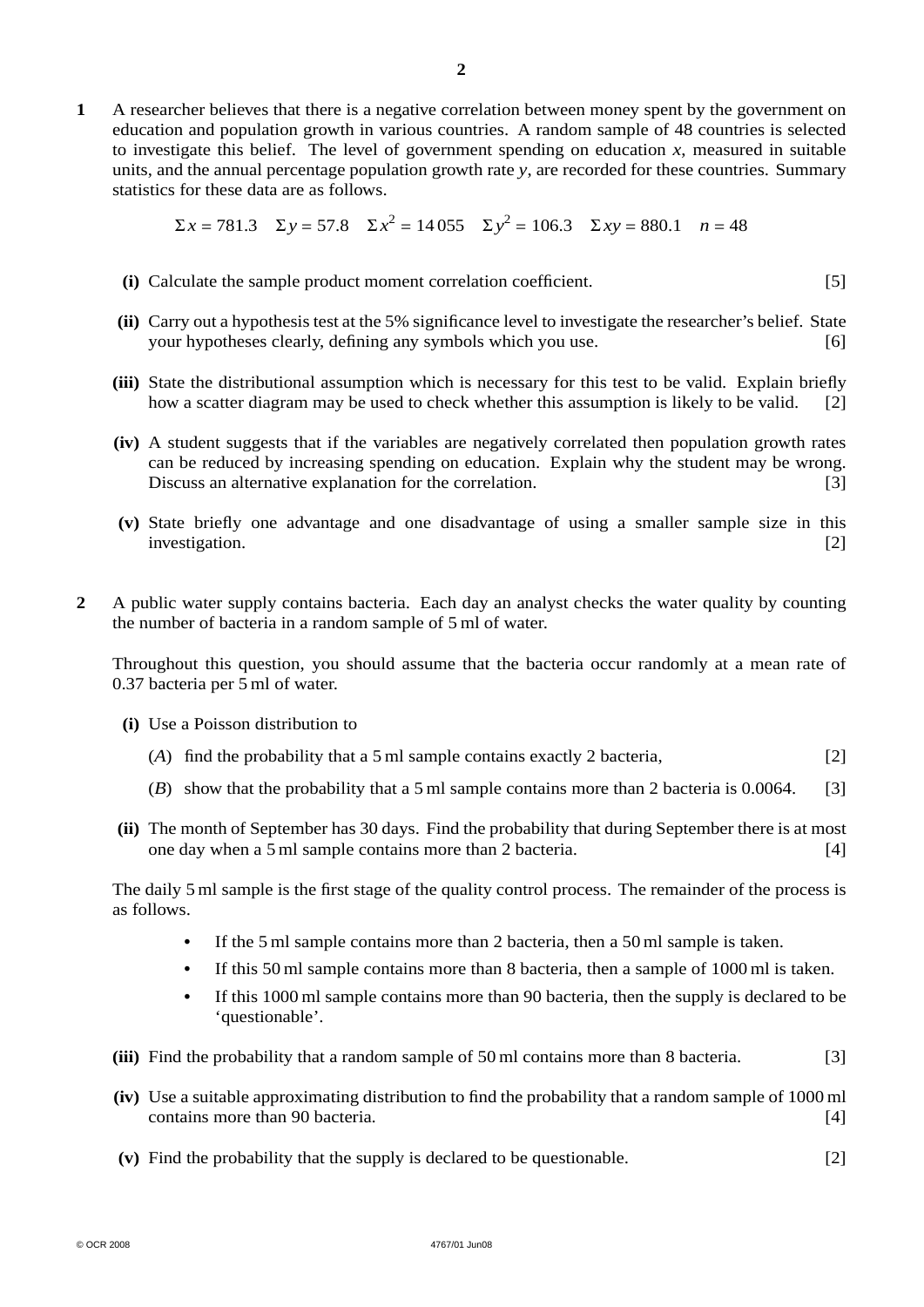- **3** A company has a fleet of identical vans. Company policy is to replace all of the tyres on a van as soon as any one of them is worn out. The random variable *X* represents the number of miles driven before the tyres on a van are replaced. *X* is Normally distributed with mean 27 500 and standard deviation 4000.
	- (i) Find  $P(X > 25000)$ . [4]
	- **(ii)** 10 vans in the fleet are selected at random. Find the probability that the tyres on exactly 7 of them last for more than 25 000 miles. [3]
	- **(iii)** The tyres of 99% of vans last for more than *k* miles. Find the value of *k*. [3]

A tyre supplier claims that a different type of tyre will have a greater mean lifetime. A random sample of 15 vans is fitted with these tyres. For each van, the number of miles driven before the tyres are replaced is recorded. A hypothesis test is carried out to investigate the claim. You may assume that these lifetimes are also Normally distributed with standard deviation 4000.

- **(iv)** Write down suitable null and alternative hypotheses for the test. [3]
- **(v)** For the 15 vans, it is found that the mean lifetime of the tyres is 28 630 miles. Carry out the test at the 5% level.  $[5]$

## **[Question 4 is printed overleaf.]**